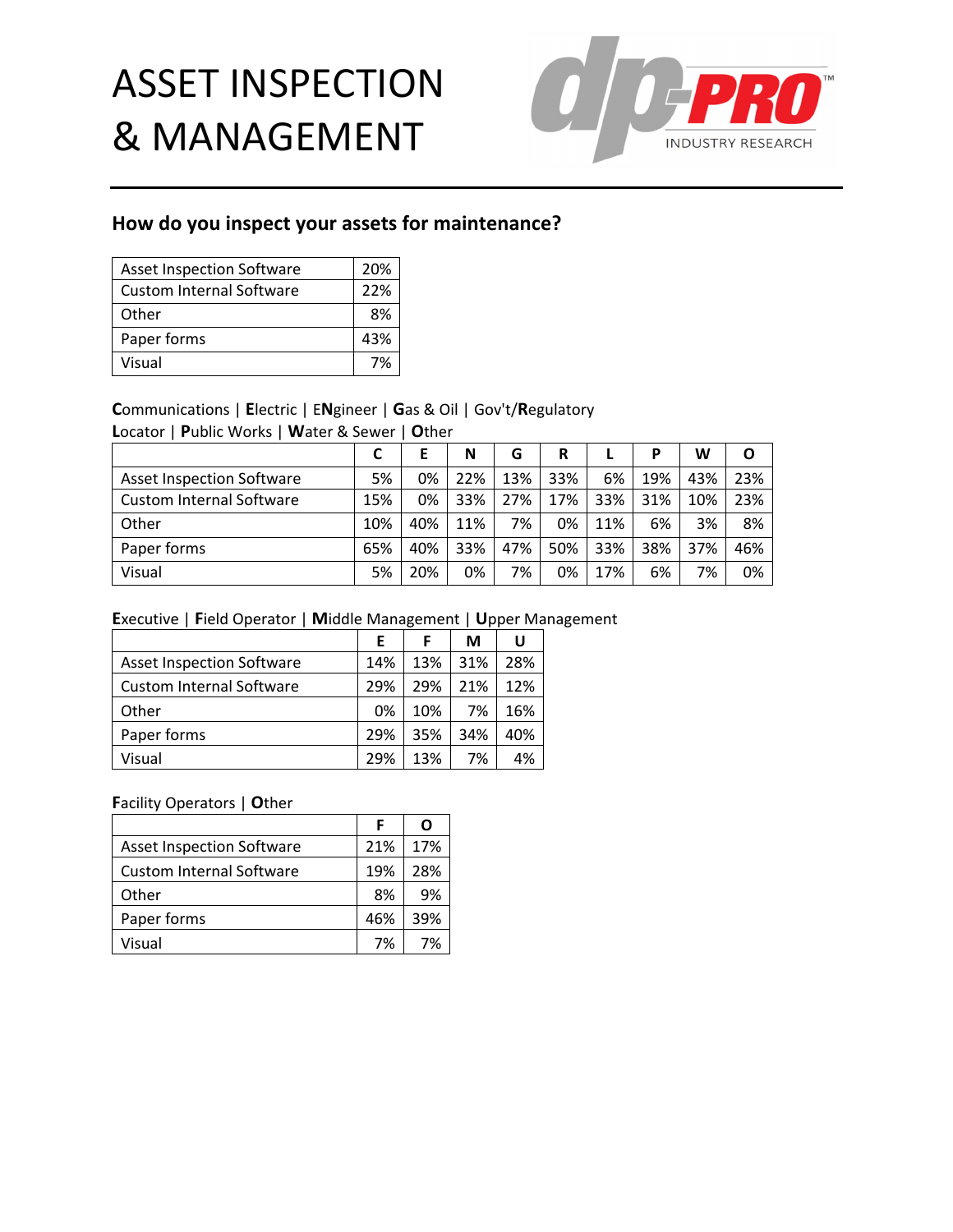

## **At what frequency do you inspect your assets?**

| 1 year or less                | 54% |
|-------------------------------|-----|
| 2-3 years                     | 23% |
| 4-5 years                     | 5%  |
| More than 5 years             | 2%  |
| Only when conditions indicate | 16% |

## **C**ommunications | **E**lectric | E**N**gineer | **G**as & Oil | Gov't/**R**egulatory

**L**ocator | **P**ublic Works | **W**ater & Sewer | **O**ther

|                               |     | Е   | N   | G   | R   |     | P   | W   | O   |
|-------------------------------|-----|-----|-----|-----|-----|-----|-----|-----|-----|
| 1 year or less                | 35% | 20% | 56% | 73% | 17% | 61% | 44% | 60% | 58% |
| 2-3 years                     | 5%  | 60% | 33% | 17% | 33% | 17% | 28% | 30% | 25% |
| 4-5 years                     | 0%  | 0%  | 0%  | 3%  | 0%  | 0%  | 17% | 10% | 0%  |
| More than 5 years             | 5%  | 0%  | 0%  | 0%  | 17% | 0%  | 0%  | 0%  | 8%  |
| Only when conditions indicate | 55% | 20% | 11% | 7%  | 33% | 22% | 11% | 0%  | 8%  |

### **E**xecutive | **F**ield Operator | **M**iddle Management | **U**pper Management

|                               | Е   | F   | М   | U   |
|-------------------------------|-----|-----|-----|-----|
| 1 year or less                | 50% | 61% | 51% | 44% |
| 2-3 years                     | 30% | 11% | 33% | 31% |
| 4-5 years                     | 10% | 5%  | 5%  | 3%  |
| More than 5 years             | 10% | 2%  | 0%  | 3%  |
| Only when conditions indicate | 0%  | 21% | 12% | 19% |

|                               | F   | ი   |
|-------------------------------|-----|-----|
| 1 year or less                | 54% | 53% |
| 2-3 years                     | 22% | 24% |
| 4-5 years                     | 7%  | 0%  |
| More than 5 years             | 1%  | 4%  |
| Only when conditions indicate | 16% | 18% |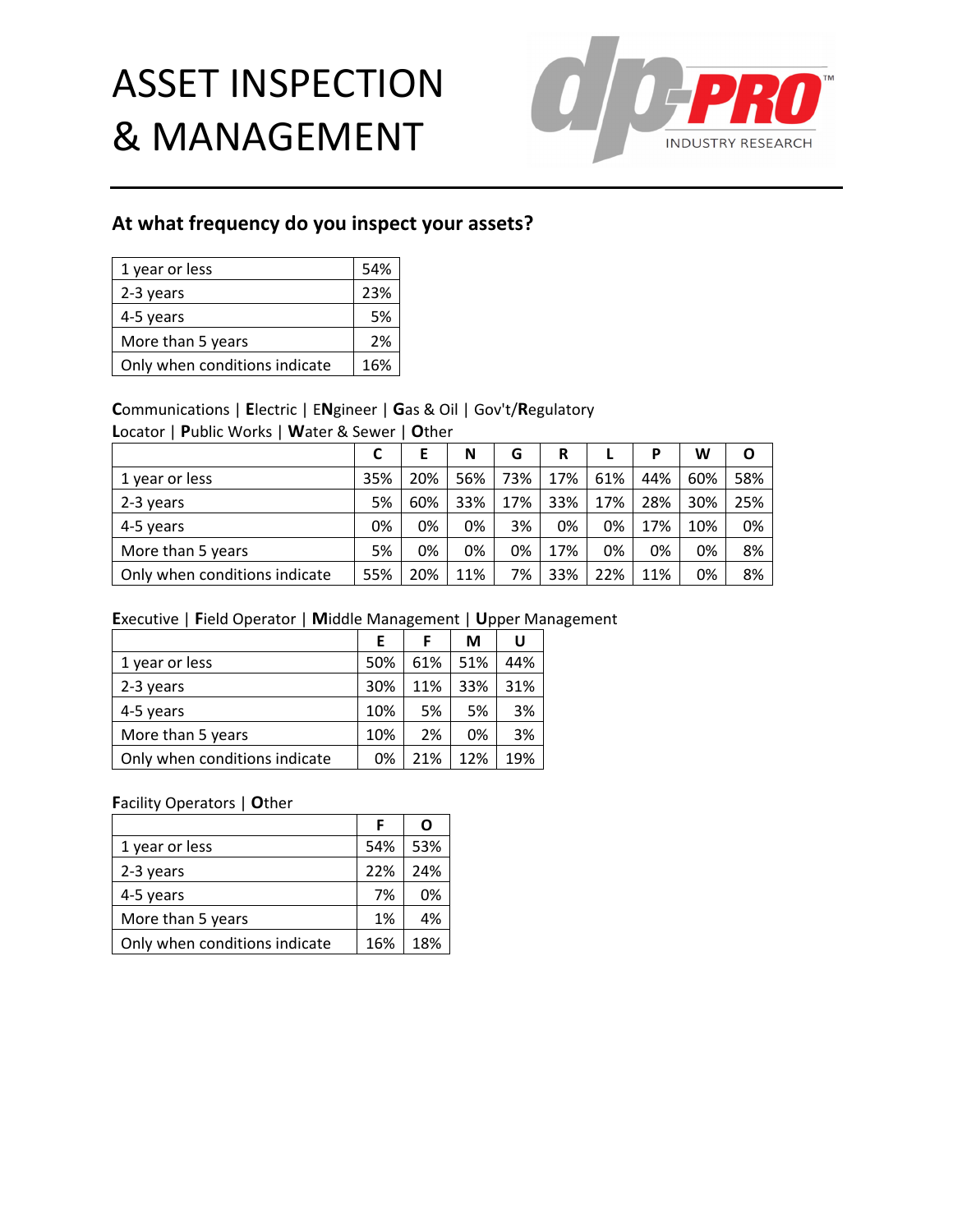

# **What is the biggest difficulty you face with asset inspection?**

| Accessing historical data     | 29% |
|-------------------------------|-----|
| Downtime/disruption of normal |     |
| operations                    | 45% |
| <b>Inspection Costs</b>       | 15% |
| Reporting required repairs    | 11% |

## **C**ommunications | **E**lectric | E**N**gineer | **G**as & Oil | Gov't/**R**egulatory

**L**ocator | **P**ublic Works | **W**ater & Sewer | **O**ther

|                               |     |     | N   | G   | R   |     | р   | W   | O   |
|-------------------------------|-----|-----|-----|-----|-----|-----|-----|-----|-----|
| Accessing historical data     | 10% | 20% | 22% | 40% | 50% | 25% | 17% | 41% | 18% |
| Downtime/disruption of normal |     |     |     |     |     |     |     |     |     |
| operations                    | 50% | 80% | 44% | 40% | 17% | 38% | 39% | 48% | 55% |
| <b>Inspection Costs</b>       | 20% | 0%  | 22% | 10% | 33% | 19% | 22% | 7%  | 18% |
| Reporting required repairs    | 20% | 0%  | 11% | 10% | 0%  | 19% | 22% | 3%  | 9%  |

## **E**xecutive | **F**ield Operator | **M**iddle Management | **U**pper Management

|                               | E   |     | М   | U   |
|-------------------------------|-----|-----|-----|-----|
| Accessing historical data     | 10% | 32% | 33% | 24% |
| Downtime/disruption of normal |     |     |     |     |
| operations                    | 70% | 41% | 44% | 44% |
| <b>Inspection Costs</b>       | 10% | 14% | 14% | 21% |
| Reporting required repairs    | 10% | 13% | 9%  | 12% |

| Accessing historical data     | 29% | 26% |
|-------------------------------|-----|-----|
| Downtime/disruption of normal |     |     |
| operations                    | 46% | 40% |
| <b>Inspection Costs</b>       | 13% | 21% |
| Reporting required repairs    | 12% | 12% |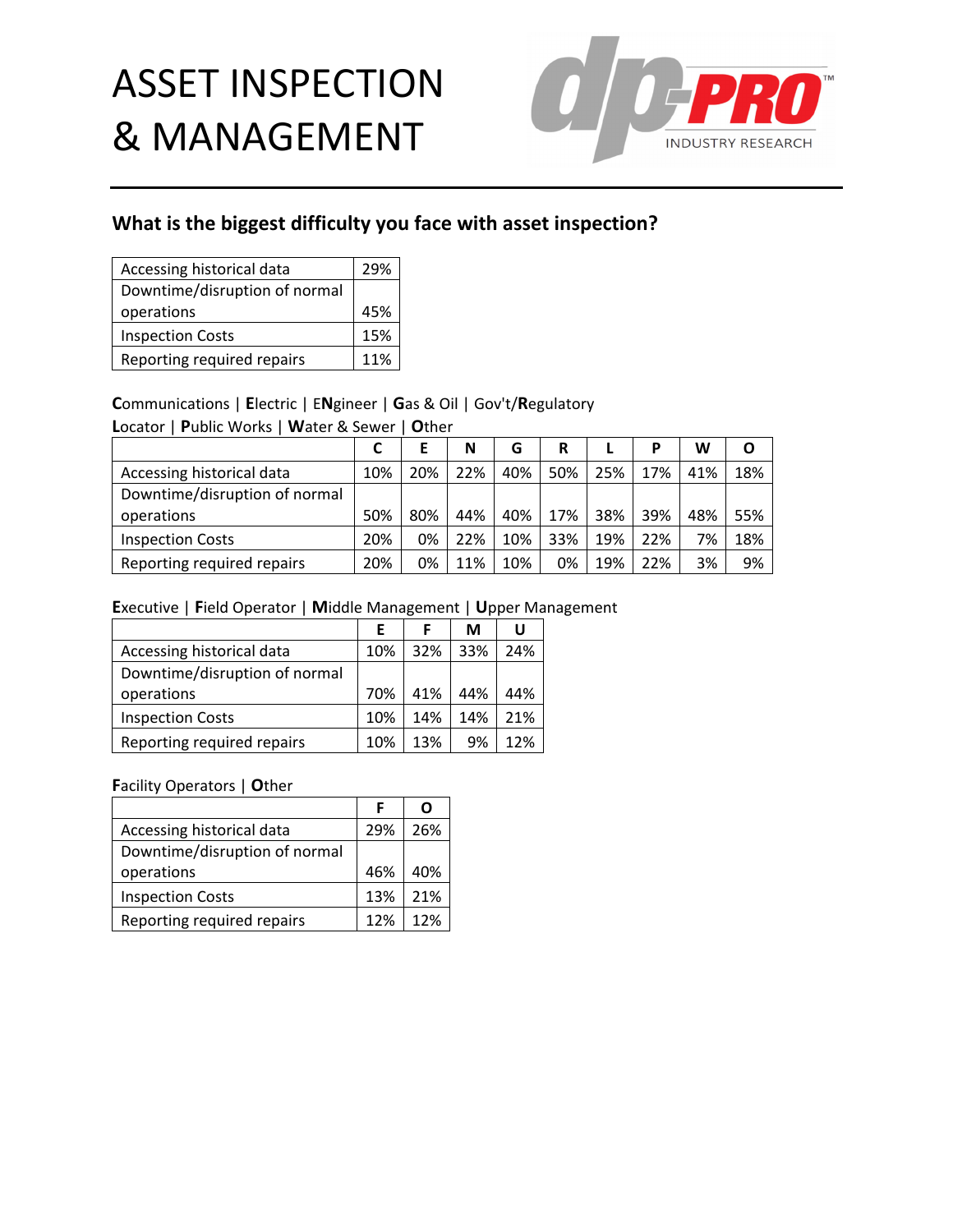

## **What is the most common reason for asset failure?**

| Failure to perform preventative |     |
|---------------------------------|-----|
| maintenance                     | 29% |
| Irregular inspections           | 14% |
| Operate to failure mentality    | 29% |
| Other                           | 12% |
| Poor quality preventative       |     |
| maintenance                     | 16% |

### **C**ommunications | **E**lectric | E**N**gineer | **G**as & Oil | Gov't/**R**egulatory

**L**ocator | **P**ublic Works | **W**ater & Sewer | **O**ther

|                                 | С   | Ε   | N   | G   | R   |     | Р   | W   | O   |
|---------------------------------|-----|-----|-----|-----|-----|-----|-----|-----|-----|
| Failure to perform preventative |     |     |     |     |     |     |     |     |     |
| maintenance                     | 25% | 40% | 22% | 23% | 33% | 56% | 31% | 23% | 23% |
| Irregular inspections           | 25% | 0%  | 11% | 13% | 0%  | 11% | 13% | 20% | 8%  |
| Operate to failure mentality    | 20% | 40% | 56% | 27% | 17% | 11% | 44% | 37% | 15% |
| Other                           | 10% | 20% | 11% | 7%  | 33% | 11% | 6%  | 17% | 15% |
| Poor quality preventative       |     |     |     |     |     |     |     |     |     |
| maintenance                     | 20% | 0%  | 0%  | 30% | 17% | 11% | 6%  | 3%  | 38% |

### **E**xecutive | **F**ield Operator | **M**iddle Management | **U**pper Management

|                                 | E   | F   | М   | U   |
|---------------------------------|-----|-----|-----|-----|
| Failure to perform preventative |     |     |     |     |
| maintenance                     | 60% | 39% | 40% | 31% |
| Irregular inspections           | 0%  | 16% | 14% | 17% |
| Operate to failure mentality    | 20% | 25% | 14% | 19% |
| Other                           | 10% | 5%  | 16% | 14% |
| Poor quality preventative       |     |     |     |     |
| maintenance                     | 10% | 16% | 16% | 19% |

|                                 | F   |     |
|---------------------------------|-----|-----|
| Failure to perform preventative |     |     |
| maintenance                     | 26% | 37% |
| Irregular inspections           | 17% | 9%  |
| Operate to failure mentality    | 32% | 22% |
| Other                           | 11% | 15% |
| Poor quality preventative       |     |     |
| maintenance                     | 15% | 17% |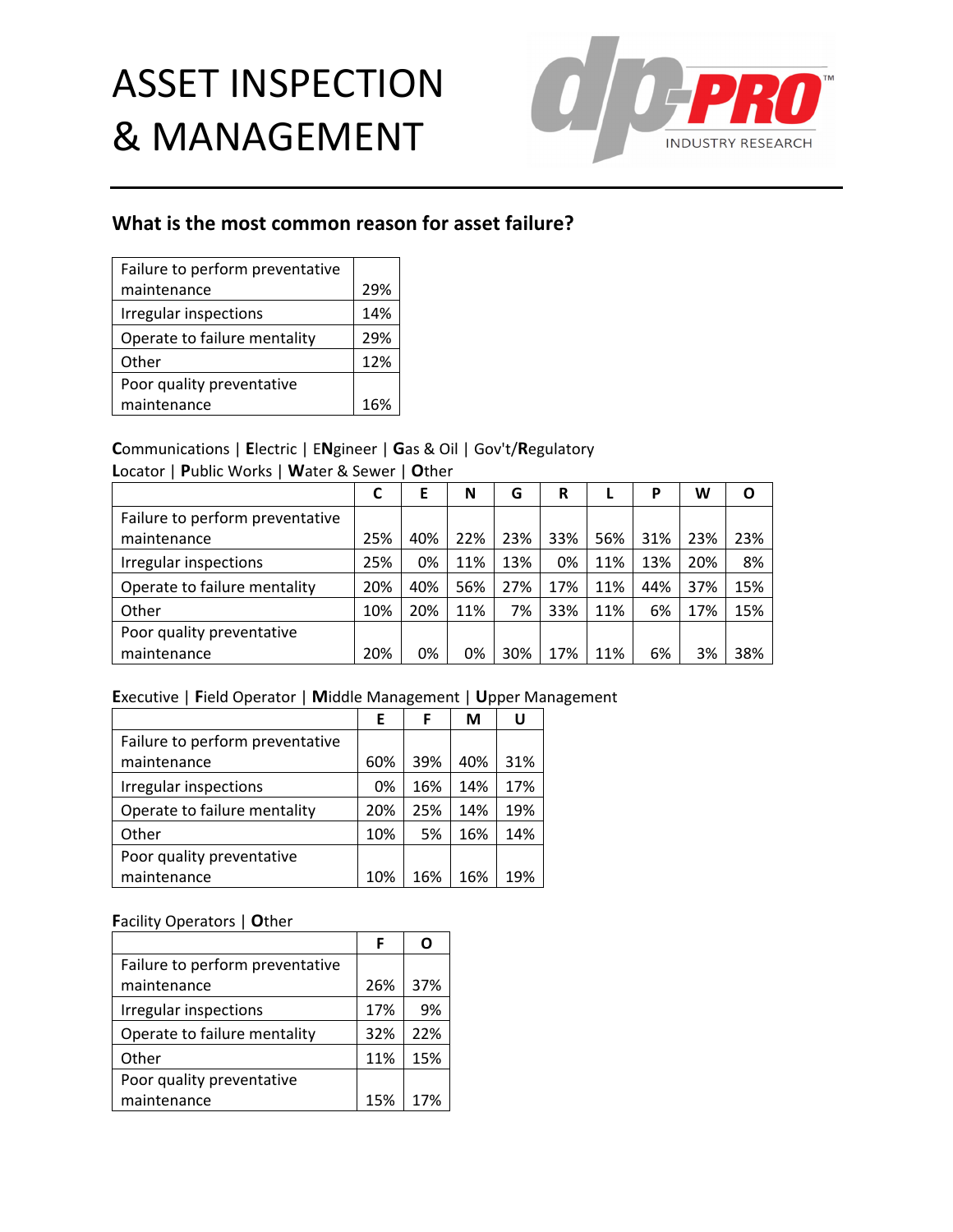

# **What factors most contribute to poor decision making for asset maintenance?**

| <b>Budget constraints</b>     | 36% |
|-------------------------------|-----|
| <b>Bureaucracy</b>            | 17% |
| Incorrect information         | 21% |
| Lack of field experience      | 17% |
| Limited access to information | 9%  |

## **C**ommunications | **E**lectric | E**N**gineer | **G**as & Oil | Gov't/**R**egulatory

**L**ocator | **P**ublic Works | **W**ater & Sewer | **O**ther

|                               |     |     | N   | G   | R   |     | P   | W   | O   |
|-------------------------------|-----|-----|-----|-----|-----|-----|-----|-----|-----|
| <b>Budget constraints</b>     | 45% | 20% | 67% | 20% | 50% | 6%  | 56% | 43% | 38% |
| <b>Bureaucracy</b>            | 10% | 40% | 0%  | 27% | 33% | 18% | 6%  | 10% | 31% |
| Incorrect information         | 5%  | 0%  | 11% | 23% | 17% | 41% | 25% | 23% | 15% |
| Lack of field experience      | 20% | 20% | 11% | 23% | 0%  | 18% | 6%  | 20% | 15% |
| Limited access to information | 20% | 20% | 11% | 7%  | 0%  | 18% | 6%  | 3%  | 0%  |

### **E**xecutive | **F**ield Operator | **M**iddle Management | **U**pper Management

|                               | F   | F   | М   | U   |
|-------------------------------|-----|-----|-----|-----|
| <b>Budget constraints</b>     | 20% | 36% | 33% | 44% |
| <b>Bureaucracy</b>            | 10% | 18% | 21% | 14% |
| Incorrect information         | 50% | 20% | 21% | 14% |
| Lack of field experience      | 20% | 11% | 21% | 22% |
| Limited access to information | 0%  | 16% | 5%  | 6%  |

|                               | F   |     |
|-------------------------------|-----|-----|
| <b>Budget constraints</b>     | 38% | 33% |
| <b>Bureaucracy</b>            | 16% | 20% |
| Incorrect information         | 19% | 24% |
| Lack of field experience      | 19% | 13% |
| Limited access to information | 9%  |     |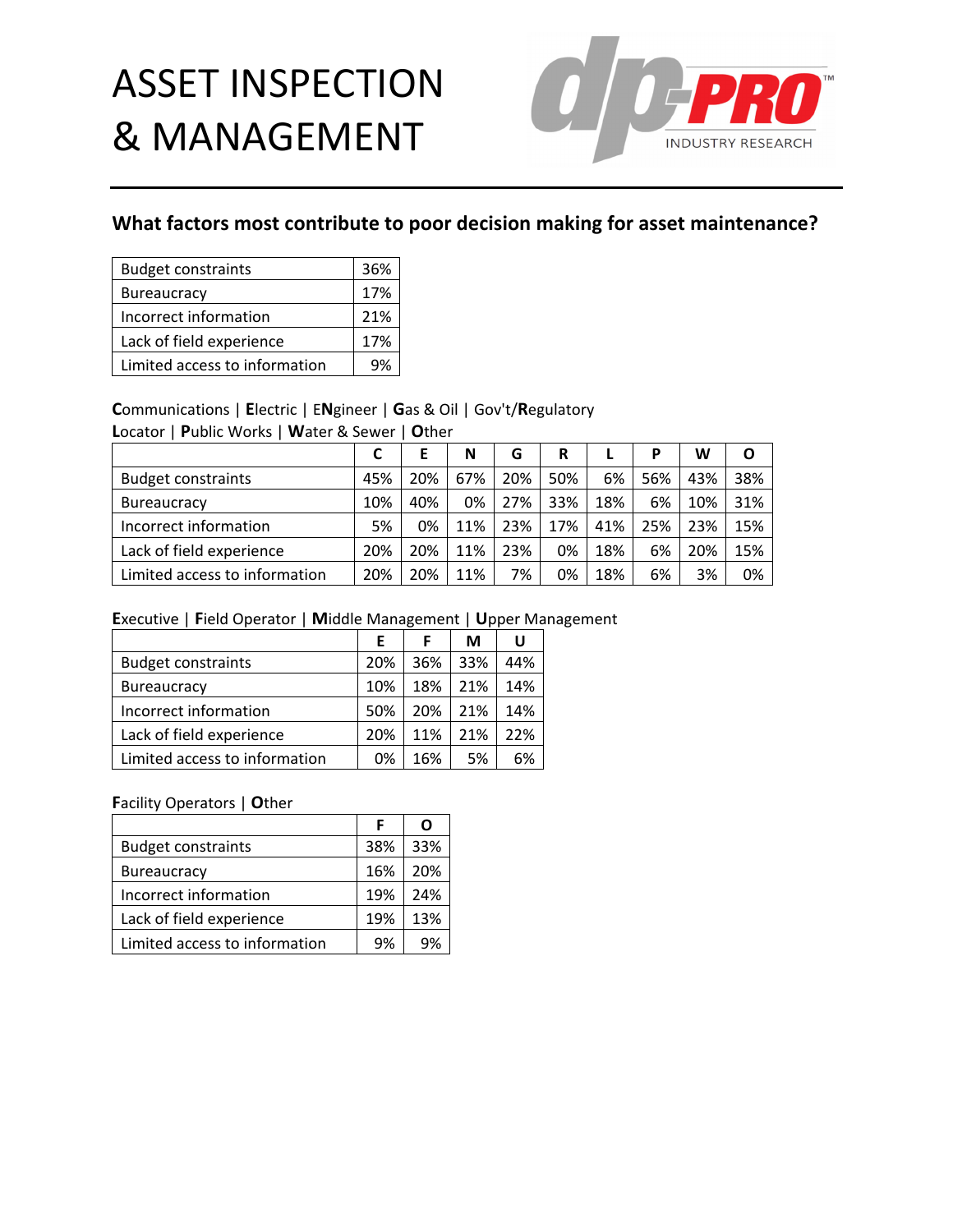

# **Which part of asset management most needs to improve?**

| Accurate mapping             | 28% |
|------------------------------|-----|
| <b>Budgeting</b>             | 26% |
| Communication and sharing of |     |
| location, description &      |     |
| historical data              | 28% |
| Field inspection processes   | 17% |

## **C**ommunications | **E**lectric | E**N**gineer | **G**as & Oil | Gov't/**R**egulatory

**L**ocator | **P**ublic Works | **W**ater & Sewer | **O**ther

|                              |     |     | N   | G   | R   |     | Р   | W   | O   |
|------------------------------|-----|-----|-----|-----|-----|-----|-----|-----|-----|
| Accurate mapping             | 11% | 60% | 13% | 27% | 17% | 44% | 27% | 30% | 38% |
| <b>Budgeting</b>             | 47% | 0%  | 38% | 13% | 0%  | 11% | 40% | 30% | 38% |
| Communication and sharing of |     |     |     |     |     |     |     |     |     |
| location, description &      |     |     |     |     |     |     |     |     |     |
| historical data              | 21% | 0%  | 38% | 37% | 67% | 28% | 13% | 27% | 23% |
| Field inspection processes   | 21% | 40% | 13% | 23% | 17% | 17% | 20% | 13% | 0%  |

### **E**xecutive | **F**ield Operator | **M**iddle Management | **U**pper Management

|                                    | E   | F   | М   | U   |
|------------------------------------|-----|-----|-----|-----|
| Accurate mapping                   | 10% | 35% | 34% | 17% |
| <b>Budgeting</b>                   | 20% | 26% | 17% | 40% |
| Communication and sharing of       |     |     |     |     |
| location, description & historical |     |     |     |     |
| data                               | 50% | 26% | 24% | 26% |
| Field inspection processes         | 20% | 12% | 24% | 17% |

|                                                                    |     | n   |
|--------------------------------------------------------------------|-----|-----|
| Accurate mapping                                                   | 26% | 33% |
| <b>Budgeting</b>                                                   | 28% | 22% |
| Communication and sharing of<br>location, description & historical |     |     |
| data                                                               | 25% | 33% |
| Field inspection processes                                         | 20% | 11% |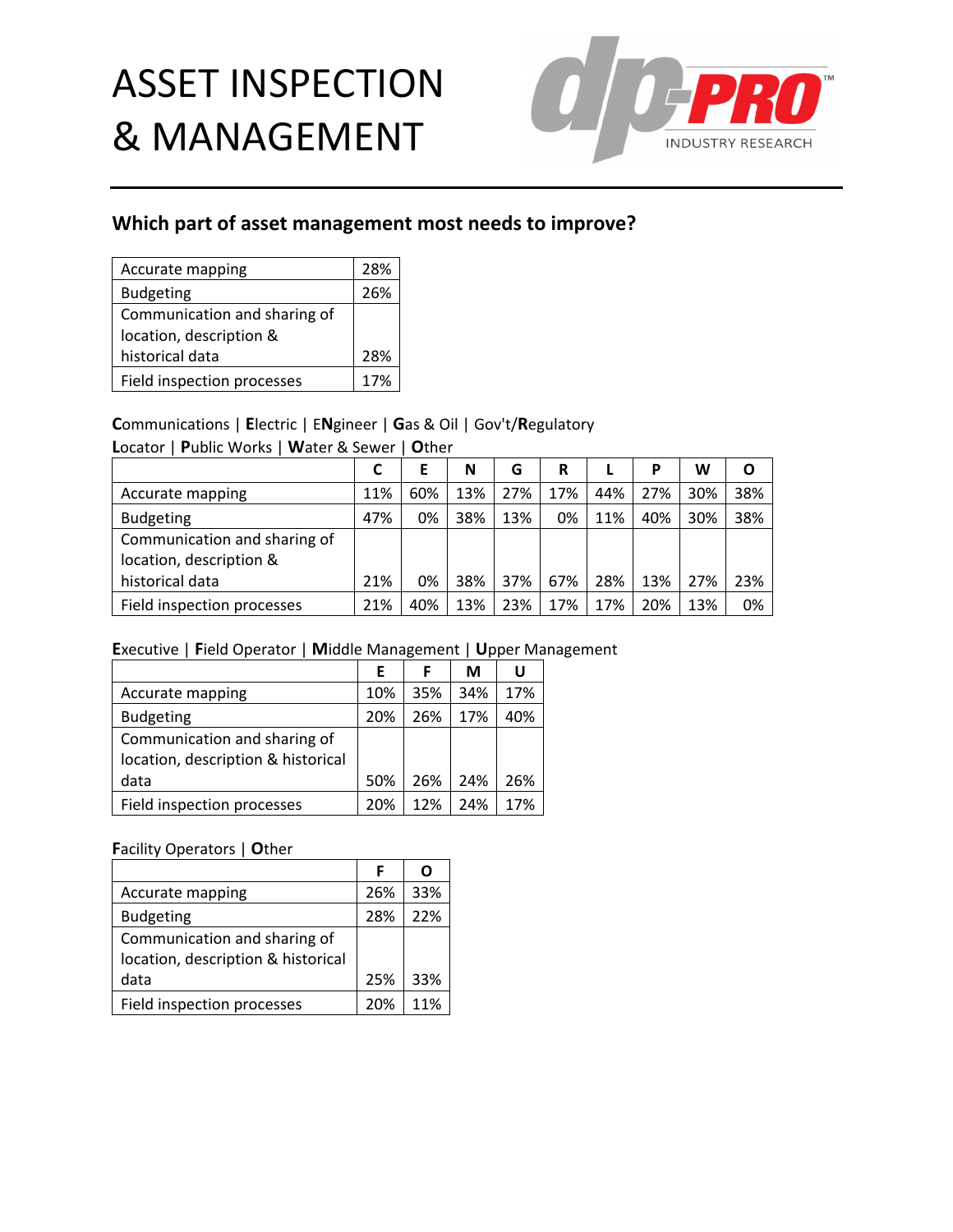

# **What is the best way to reduce asset inspection/maintenance costs?**

| Better planning            | 55% |
|----------------------------|-----|
| Better real time decisions | 19% |
| Increased spending/budget  | 26% |

## **C**ommunications | **E**lectric | E**N**gineer | **G**as & Oil | Gov't/**R**egulatory

**L**ocator | **P**ublic Works | **W**ater & Sewer | **O**ther

|                            |     |     | N          | G   |     |     |     | w   |     |
|----------------------------|-----|-----|------------|-----|-----|-----|-----|-----|-----|
| Better planning            | 45% | 40% | 38%        | 61% | 50% | 82% | 50% | 50% | 62% |
| Better real time decisions | 30% | 40% | <b>13%</b> | 21% | 0%  | 18% | 6%  | 20% | 15% |
| Increased spending/budget  | 25% | 20% | 50%        | 18% | 50% | 0%  | 44% | 30% | 23% |

### **E**xecutive | **F**ield Operator | **M**iddle Management | **U**pper Management

|                            | F              | М               | U |
|----------------------------|----------------|-----------------|---|
| Better planning            | 78%            | 48% 52% 50%     |   |
| Better real time decisions | 22%            | 28%   19%   24% |   |
| Increased spending/budget  | 0 <sub>%</sub> | 24% 29% 26%     |   |

| Better planning            | 52% | 64%     |
|----------------------------|-----|---------|
| Better real time decisions | 21% | 14%     |
| Increased spending/budget  |     | 27% 23% |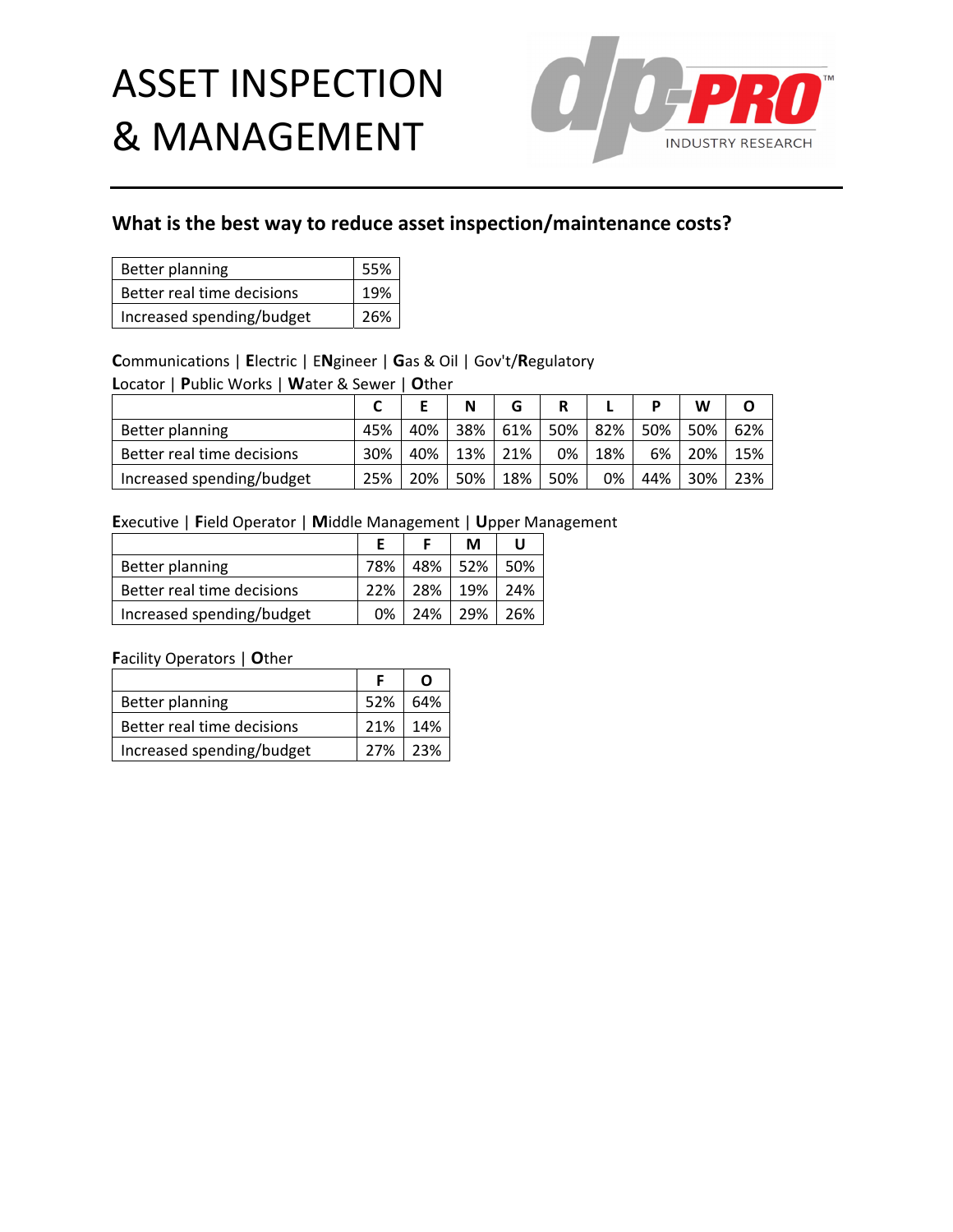

# **What is your primary focus in protection of the utility infrastructure?**

| Easily accessible transparent |     |
|-------------------------------|-----|
| data                          | 12% |
| <b>Education and training</b> | 27% |
| Efficient field inspection    |     |
| Procedures                    | 12% |
| Regular maintenance           | 26% |
| Updated GIS to the field      | 24% |

### **C**ommunications | **E**lectric | E**N**gineer | **G**as & Oil | Gov't/**R**egulatory

**L**ocator | **P**ublic Works | **W**ater & Sewer | **O**ther

|                                   |     | E   | N   | G   | R   |     | P   | W   | Ο   |
|-----------------------------------|-----|-----|-----|-----|-----|-----|-----|-----|-----|
| Easily accessible transparent     |     |     |     |     |     |     |     |     |     |
| data                              | 0%  | 0%  | 11% | 17% | 50% | 0%  | 13% | 17% | 8%  |
| <b>Education and training</b>     | 25% | 60% | 33% | 37% | 17% | 22% | 7%  | 17% | 46% |
| <b>Efficient field inspection</b> |     |     |     |     |     |     |     |     |     |
| Procedures                        | 0%  | 0%  | 0%  | 3%  | 0%  | 39% | 7%  | 23% | 8%  |
| Regular maintenance               | 40% | 20% | 22% | 20% | 33% | 22% | 33% | 27% | 15% |
| Updated GIS to the field          | 35% | 20% | 33% | 23% | 0%  | 17% | 40% | 17% | 23% |

### **E**xecutive | **F**ield Operator | **M**iddle Management | **U**pper Management

|                               | Е   | F   | М   | U   |
|-------------------------------|-----|-----|-----|-----|
| Easily accessible transparent |     |     |     |     |
| data                          | 10% | 9%  | 19% | 8%  |
| <b>Education and training</b> | 30% | 23% | 26% | 33% |
| Efficient field inspection    |     |     |     |     |
| Procedures                    | 10% | 16% | 9%  | 8%  |
| Regular maintenance           | 30% | 25% | 23% | 31% |
| Updated GIS to the field      | 20% | 27% | 23% | 19% |

|                               | F   |     |
|-------------------------------|-----|-----|
| Easily accessible transparent |     |     |
| data                          | 12% | 11% |
| <b>Education and training</b> | 25% | 30% |
| Efficient field inspection    |     |     |
| Procedures                    | 9%  | 17% |
| Regular maintenance           | 28% | 22% |
| Updated GIS to the field      | 26% | 20% |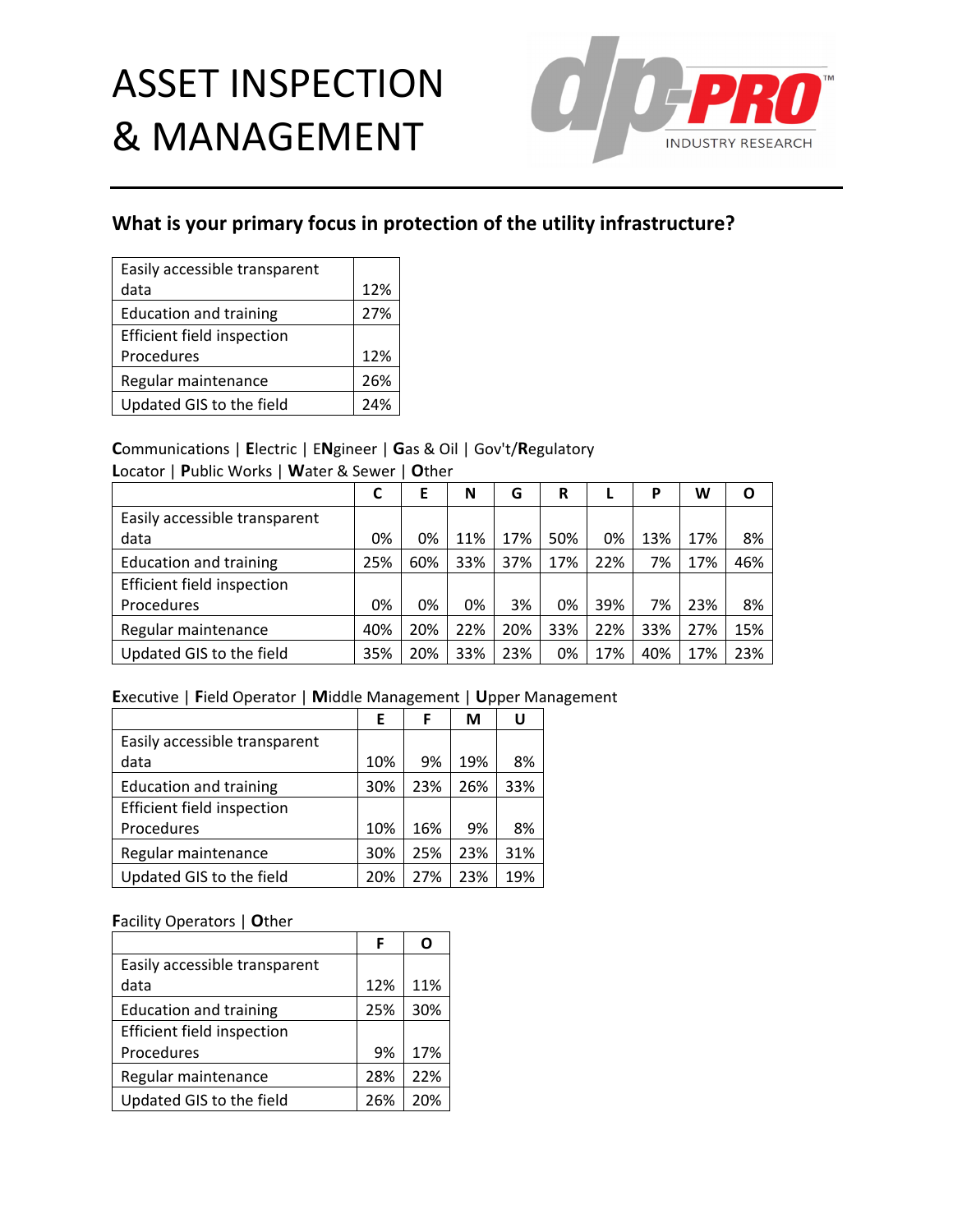

## **What are the best ways to increase safety in asset maintenance? (choose all that apply)**

| Determine required compliance       |     |
|-------------------------------------|-----|
| requirements                        | 39% |
| Ensure a system is in place to      |     |
| rectify safety issues identified    |     |
| through maintenance                 | 51% |
| Ensure all roles & responsibilities |     |
| are identified & communicated       | 52% |
| Have a means of retaining &         |     |
| maintaining all information         | 51% |
| Have an audit system to ensure      |     |
| effective management of asset       |     |
| safety risks                        | 37% |
| Identify all assets within scope of |     |
| the management system               | 47% |
| Identify all relevant information & |     |
| documentation in relation to        |     |
| assets                              | 46% |
| Other                               | 3%  |

### **C**ommunications | **E**lectric | E**N**gineer | **G**as & Oil | Gov't/**R**egulatory **L**ocator | **P**ublic Works | **W**ater & Sewer | **O**ther

|                                     | C   | Е   | N   | G   | R   |     | P   | W   | Ο   |
|-------------------------------------|-----|-----|-----|-----|-----|-----|-----|-----|-----|
| Determine required compliance       |     |     |     |     |     |     |     |     |     |
| requirements                        | 35% | 40% | 50% | 47% | 33% | 39% | 31% | 23% | 67% |
| Ensure a system is in place to      |     |     |     |     |     |     |     |     |     |
| rectify safety issues identified    |     |     |     |     |     |     |     |     |     |
| through maintenance                 | 55% | 80% | 60% | 50% | 50% | 61% | 56% | 37% | 42% |
| Ensure all roles & responsibilities |     |     |     |     |     |     |     |     |     |
| are identified & communicated       | 55% | 60% | 40% | 50% | 33% | 56% | 44% | 57% | 67% |
| Have a means of retaining &         |     |     |     |     |     |     |     |     |     |
| maintaining all information         | 40% | 40% | 50% | 53% | 67% | 50% | 63% | 43% | 75% |
| Have an audit system to ensure      |     |     |     |     |     |     |     |     |     |
| effective management of asset       |     |     |     |     |     |     |     |     |     |
| safety risks                        | 40% | 60% | 40% | 43% | 50% | 28% | 31% | 30% | 42% |
| Identify all assets within scope of |     |     |     |     |     |     |     |     |     |
| the management system               | 40% | 80% | 40% | 50% | 50% | 44% | 38% | 50% | 58% |
| Identify all relevant information & |     |     |     |     |     |     |     |     |     |
| documentation in relation to assets | 50% | 60% | 70% | 43% | 33% | 28% | 44% | 47% | 58% |
| Other                               | 5%  | 0%  | 0%  | 7%  | 0%  | 0%  | 0%  | 0%  | 8%  |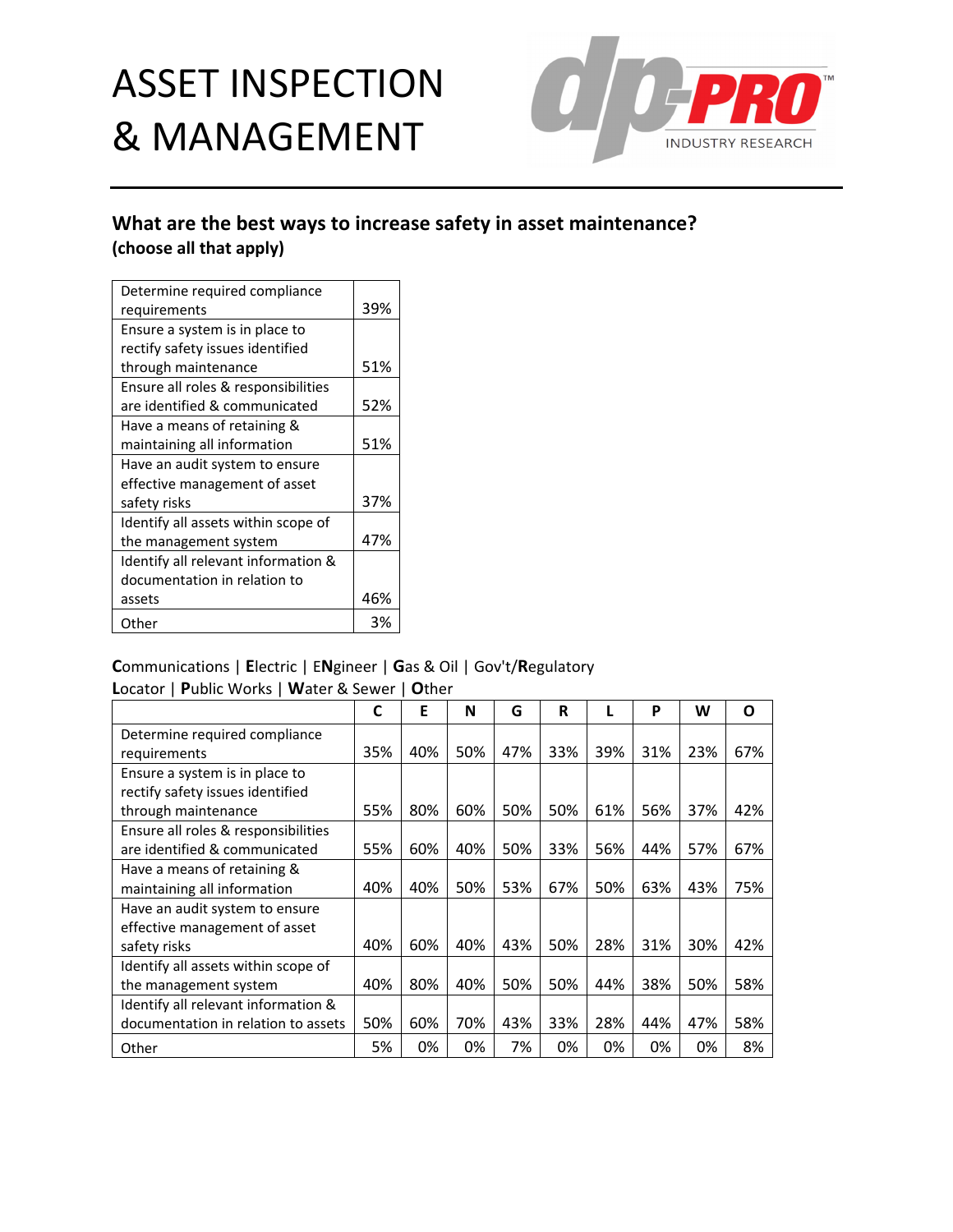

### **E**xecutive | **F**ield Operator | **M**iddle Management | **U**pper Management

|                                     | E   | F   | М   | U   |
|-------------------------------------|-----|-----|-----|-----|
| Determine required compliance       |     |     |     |     |
| requirements                        | 20% | 42% | 31% | 49% |
| Ensure a system is in place to      |     |     |     |     |
| rectify safety issues identified    |     |     |     |     |
| through maintenance                 | 50% | 44% | 60% | 49% |
| Ensure all roles & responsibilities |     |     |     |     |
| are identified & communicated       | 30% | 51% | 62% | 49% |
| Have a means of retaining &         |     |     |     |     |
| maintaining all information         | 10% | 37% | 71% | 60% |
| Have an audit system to ensure      |     |     |     |     |
| effective management of asset       |     |     |     |     |
| safety risks                        | 40% | 35% | 40% | 37% |
| Identify all assets within scope of |     |     |     |     |
| the management system               | 20% | 49% | 56% | 40% |
| Identify all relevant information & |     |     |     |     |
| documentation in relation to assets | 30% | 37% | 51% | 60% |
| Other                               | 10% | 2%  | 2%  | 3%  |

|                                     | F   |     |
|-------------------------------------|-----|-----|
| Determine required compliance       |     |     |
| requirements                        | 11% | 14% |
| Ensure a system is in place to      |     |     |
| rectify safety issues identified    |     |     |
| through maintenance                 | 15% | 16% |
| Ensure all roles & responsibilities |     |     |
| are identified & communicated       | 16% | 15% |
| Have a means of retaining &         |     |     |
| maintaining all information         | 15% | 17% |
| Have an audit system to ensure      |     |     |
| effective management of asset       |     |     |
| safety risks                        | 12% | 11% |
| Identify all assets within scope of |     |     |
| the management system               | 15% | 14% |
| Identify all relevant information & |     |     |
| documentation in relation to assets | 15% | 13% |
| Other                               | 1%  | 1%  |